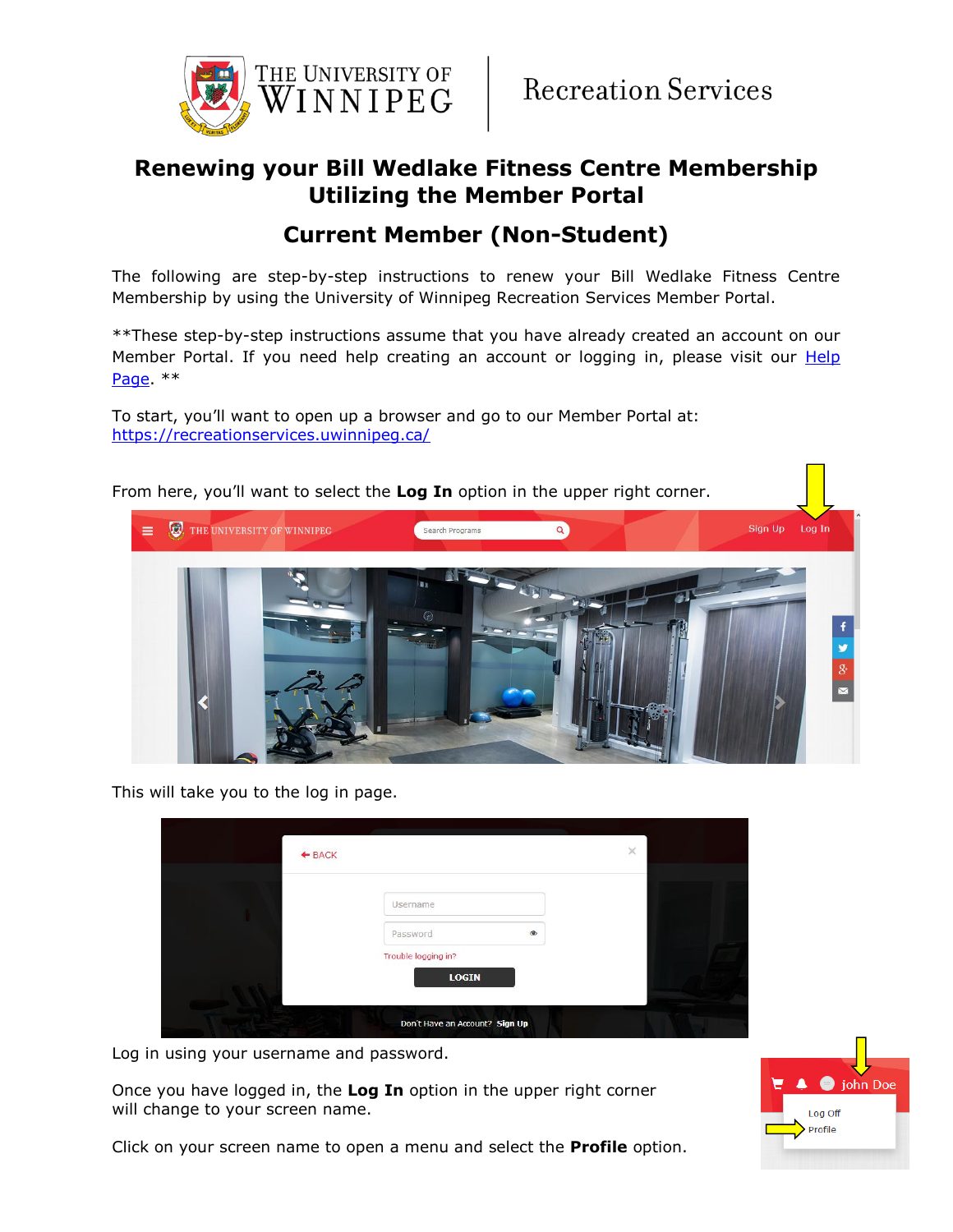Your profile displays your general information and gives you options to access details about your activity.

In the options along the left side of the screen, select **Memberships**.

This will display any current membership details you have an agreement for.

| Personal Information           |                                  | <b>My Memberships</b>                  |                   |                    |              |                  |
|--------------------------------|----------------------------------|----------------------------------------|-------------------|--------------------|--------------|------------------|
| Programs<br><b>Memberships</b> | $\overline{0}$<br>$\overline{2}$ | <b>Membership Type</b>                 | <b>Start Date</b> | <b>Expiry Date</b> | Renew        | <b>Card Info</b> |
| Lockers                        | $\mathbf \Omega$                 |                                        |                   |                    |              |                  |
| Equipment                      | $\circ$                          | Bill Wedlake Fitness Centre Membership | Thu, Jul 19 2018  | Sat, Aug 18 2018   | <b>RENEW</b> | N/A              |
| <b>Court Bookings</b>          | $\bullet$                        |                                        |                   |                    |              |                  |
| <b>Facilities</b>              | $\bullet$                        |                                        |                   |                    |              |                  |
| <b>Guest Passes</b>            | $\bullet$                        |                                        |                   |                    |              |                  |
| <b>Multi-Visit Passes</b>      | $\bullet$                        |                                        |                   |                    |              |                  |
| <b>Order History</b>           | $\left(3\right)$                 |                                        |                   |                    |              |                  |
| <b>Towel Services</b>          | $\bullet$                        |                                        |                   |                    |              |                  |
| <b>Parking Permits</b>         | $\bullet$                        |                                        |                   |                    |              |                  |

To renew your membership, simply click on the **Renew** icon.

You will be given the different membership length options, along with their corresponding prices.

| <b>Public Membership</b> |                                 |          |
|--------------------------|---------------------------------|----------|
| <b>Member Name:</b>      | <b>John Doe</b>                 |          |
| <b>Select Duration:</b>  | 1 DAY<br>1                      | \$10.00  |
|                          | <b>1 MONTH</b><br>1             | \$42.00  |
|                          | <b>4 MONTH</b><br>$\mathbf{1}$  | \$160.00 |
|                          | 8 MONTH<br>$\mathbf{1}$         | \$278.00 |
|                          | <b>12 MONTH</b><br>$\mathbf{1}$ | \$362.00 |

Select whichever one fits your needs.

| Public Membership       |                                |          |
|-------------------------|--------------------------------|----------|
| <b>Member Name:</b>     | <b>John Doe</b>                |          |
| <b>Select Duration:</b> | 1 DAY<br>$\mathbf{1}$          | \$10.00  |
|                         | 1 MONTH<br>$\mathbf{1}$        | \$42.00  |
|                         | <b>4 MONTH</b><br>$\mathbf{1}$ | \$160.00 |
|                         | <b>8 MONTH</b><br>$\mathbf{1}$ | \$278.00 |
|                         | <b>12 MONTH</b><br>п           | \$362.00 |
| <b>Effective Date:</b>  | 量<br>Sun, Aug 19 2018          |          |
| <b>Until Date:</b>      | Sun, Aug 18 2019               |          |
| Price:                  | \$362.00                       |          |

Once you make a selection, the specific membership details will be displayed. If these are correct, click the "**add to cart"** icon.